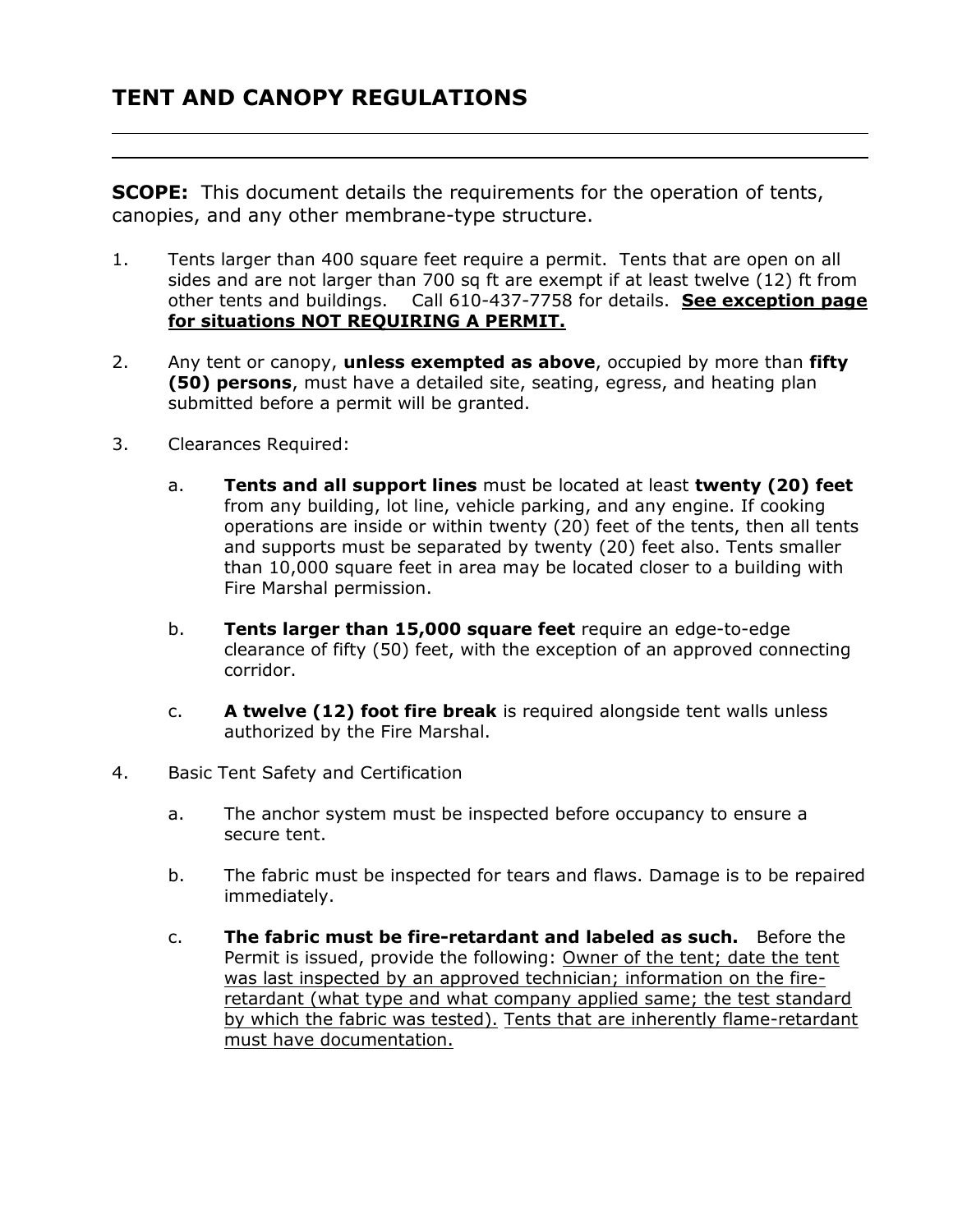- 5. Egress Safety
	- a. Approved Exits are required

| 1-9 occupants         | 1 exit  | 44 inches wide       |
|-----------------------|---------|----------------------|
| 10-199 occupants      | 2 exits | 72 inches wide each  |
| 200-499 occupants     | 3 exits | 72 inches wide each  |
| 500-999 occupants     | 4 exits | 96 inches wide each  |
| 1,000-1,999 occupants | 5 exits | 120 inches wide each |

- b. The distance from **any** occupied area inside to an approved exit must be 100 feet or less.
- c. **Fire exit aisles must be at least 44 inches in width and be kept clear at all times. Clear exit paths must be available for all persons.** An aisle **must also** be minimum of one (1) foot per 50 persons. Thus a 400 person aisle must be eight (8) feet wide.
- d. **Exit Door or required Opening Widths** shall remain open unless covered by an approved free-sliding flame-resistant curtain of contrasting color. It must open fully and safely. Any door installed in an egress shall swing outward.
- 6. Egress Lighting
	- a. **EXIT signs** are required for 50 occupants and above unless the tent is open on at least 50% of the perimeter. The signs must be internally illuminated with battery back-up or be externally lighted by two separate circuits (300 or less occupants) or by an approved emergency circuit if above 300 occupants.
	- b. A separate circuit is required for normal tent egress lighting.
	- c. Tents used after daylight must be equipped with approved emergency lighting. The Fire Marshal may require emergency lighting in any case.
- 7. Heating and Cooking Operations
	- a. Heating units must be located outside the tent. **Exception:** Approved electric heating or approved appliances vented to the outside. **Gas-fired or liquid-fueled portable heaters are not permitted inside of the tent.**
	- b. **Ten (10) foot** clearance required to propane tanks of 500 gal. or less.
	- c. **Twenty-five (25) foot** clearance for larger tanks.
	- d. **Cooking inside** or within twenty (20) feet of any tent to be permitted if in compliance with fire safety regulations as determined by the Fire Marshal. See those documents.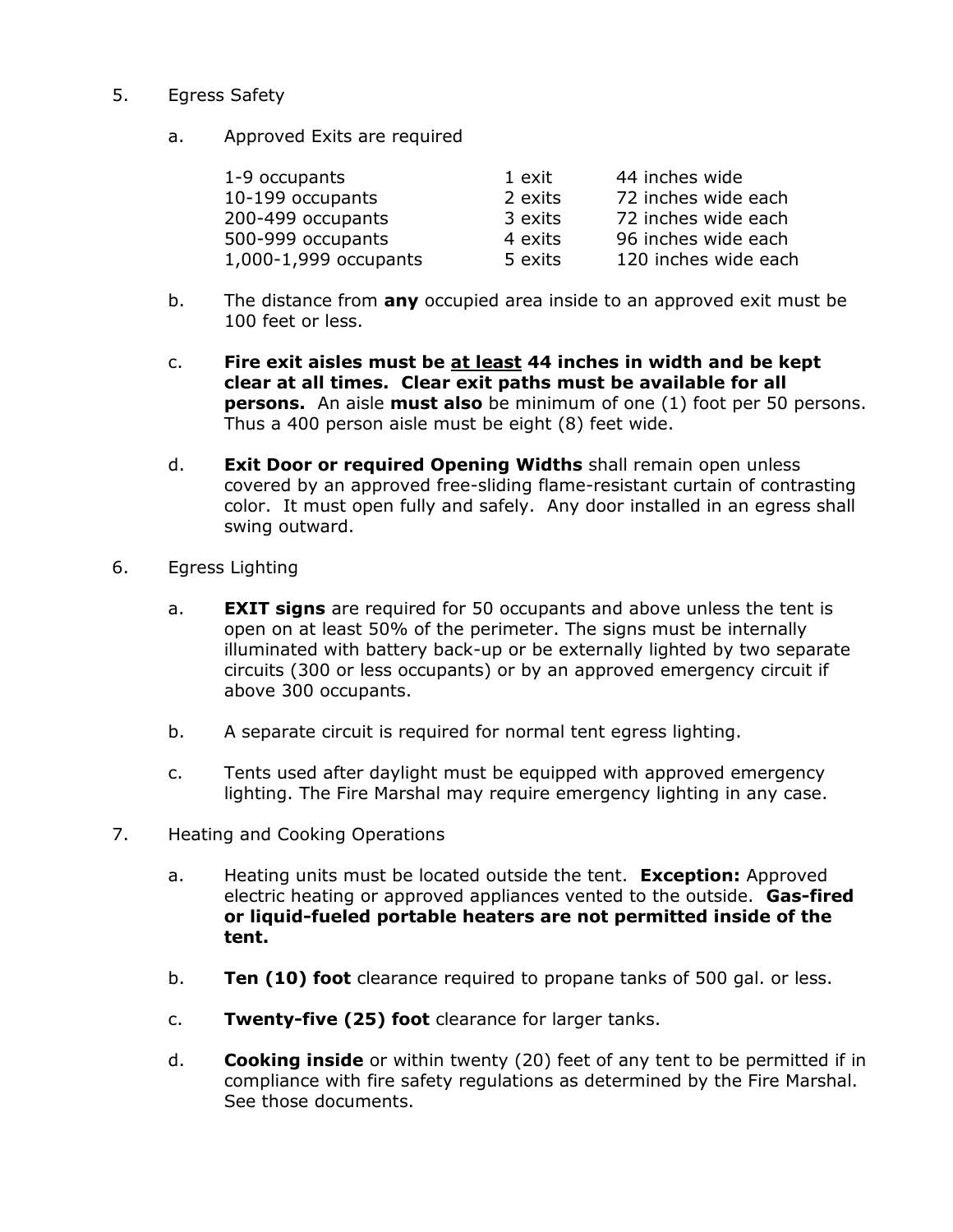- 8. Storage, Inside Clearances, Special Restrictions
	- a. No combustible **storage** is permitted in a tent. **Exception:** animal feed in quantities for daily feed requirements. Damp sawdust is permitted.
	- b. **Storage** is not permitted under any seating areas.
	- c. **Lighting** shall be electric and not located within six (6) feet of any combustible construction, unless protected with approved insulation or guards.
	- d. A clearance of three (3) feet is required **between tent and contents** unless otherwise approved.
	- e. No **fireworks** use within 100 feet.
	- f. No **flammable or combustible liquid** within fifty (50) feet of a tent.
	- g. **No smoking inside**.
	- h. **Trash and vegetation** to be kept twenty (20) feet away from tent.
- 9. Fire extinguishers to be located inside. Minimum **4A** rating or two **2A** units available within a 75 foot travel distance. Any cooking device requires an approved **BC** extinguisher nearby. The extinguisher must be tagged as inspected by an approved technician, or be charged fully, as indicated by an approved attached gauge.
- 10. A building exit **cannot** be directly connected to a tent entrance or exit. The minimum required separation from any exit/entrance of the building to any exit/entrance of the tent is ten (10) feet. **Exception:** where approved by the Fire Marshal. An approved canopy may be used between the tent and the building if weather protection is desired.
- 11. Any open flame performance must be approved by the Fire Prevention Office.
- 12. Tents used for shows (e.g., circus or concert), and with an occupancy more than 100 persons, require approved firefighter attendance. **Exception:** shows with less than 500 persons in a tent with sufficient openings to allow unimpeded egress (such as tents with at least 50% of the perimeter unblocked by seating, stages or other impedances).

**State Exceptions**. The following operations will not require a permit per State Law:

a. Tents and canopies that are erected for less than thirty (30) days and are less than 1,600 square feet in area, and are in use as part of a fair, festival, arts and crafts show, flea market, or other public celebration.

Examples of exempted occupancies are food tents at fairs, exhibition tents, and other event tents at events such as Mayfair, the Great Allentown Fair, and Sportsfest.